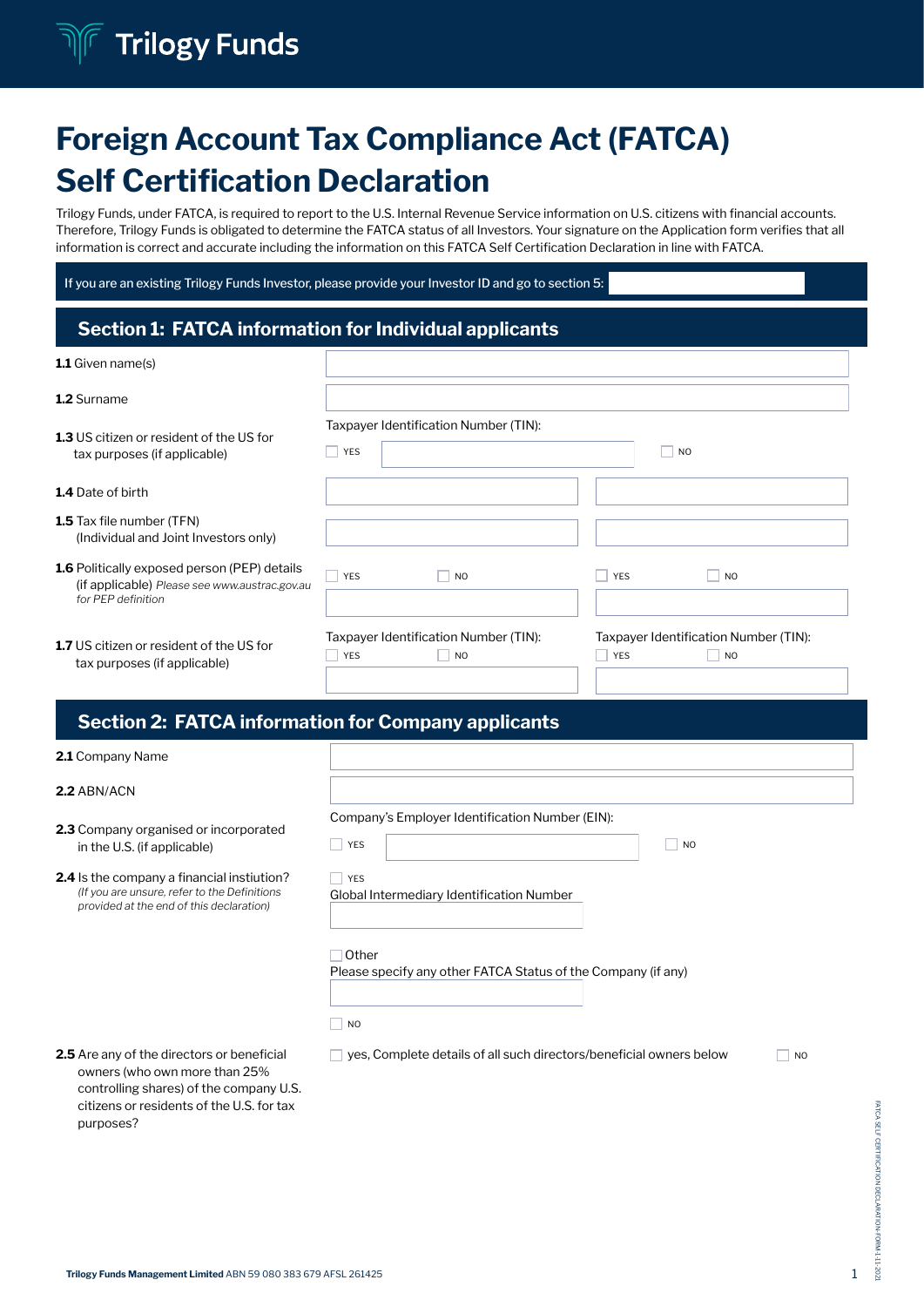

### **Director/Beneficial 1 Director/Beneficial 2**

| Given Name/s               |  |
|----------------------------|--|
| Surname                    |  |
| US TIN                     |  |
| <b>Residential Address</b> |  |
| Postcode                   |  |
| State                      |  |
| Country                    |  |

2.6 Complete this question only if the company is a non-U.S. incorporated, non-financial company, but has any director or beneficial owners of the company who are U.S. citizens or residents of U.S. for tax purposes.

In the preceding calendar year, did the Company either:

 $\Box$  NO

a) earn more than 50% of its gross income from investment sources deriving distributions, dividends, rental, interest or other investment or income OR

b) hold more than 50% of its assets in shares, properties, bonds or similar investment assets?

| 1/T |
|-----|
|-----|

| <b>Section 3: FATCA information for Trust applicants</b>                                                                                                                                |                                                                                                                                     |  |  |  |
|-----------------------------------------------------------------------------------------------------------------------------------------------------------------------------------------|-------------------------------------------------------------------------------------------------------------------------------------|--|--|--|
| <b>3.1</b> Full name of Trust                                                                                                                                                           |                                                                                                                                     |  |  |  |
| <b>3.2</b> Trust's ABN/ACN (if applicable)                                                                                                                                              |                                                                                                                                     |  |  |  |
| <b>3.3</b> Is this Trust a compliant superannuation<br>fund (including self-managed super funds,<br>employer sponsored funds, industry funds and<br>public funds)?                      | YES - Proceed to Part 3.6<br>No - Proceed to Part 3.4                                                                               |  |  |  |
| <b>3.4</b> Is the Trust organised or<br>incorporated in the U.S.?                                                                                                                       | <b>YES</b><br>What is the Trust's Employer Identification Number (EIN)? Proceed to Part 3.6<br>NO Proceed to Part 3.5<br><b>YES</b> |  |  |  |
| 3.5 Is the Trust a financial institution? (If you are<br>unsure, refer to the Definitions provided at the<br>end of this declaration)                                                   | Global Intermediary Identification Number<br>Other<br>Please specify any other FATCA Status of the Trust (if any)                   |  |  |  |
| 3.6 Are any of the trustees, beneficiaries,<br>appointers or settlers of the trust U.S.<br>citizens or residents of the U.S. for tax<br>purposes? <b>Please notes:</b> (If the Trustee/ | N <sub>O</sub><br>YES - Complete details of all such trustees, beneficiaries, appointers or settlers below<br>No - End of Part 3    |  |  |  |

*Beneficiary is a Company, please complete* 

*Part 2 for the company.*